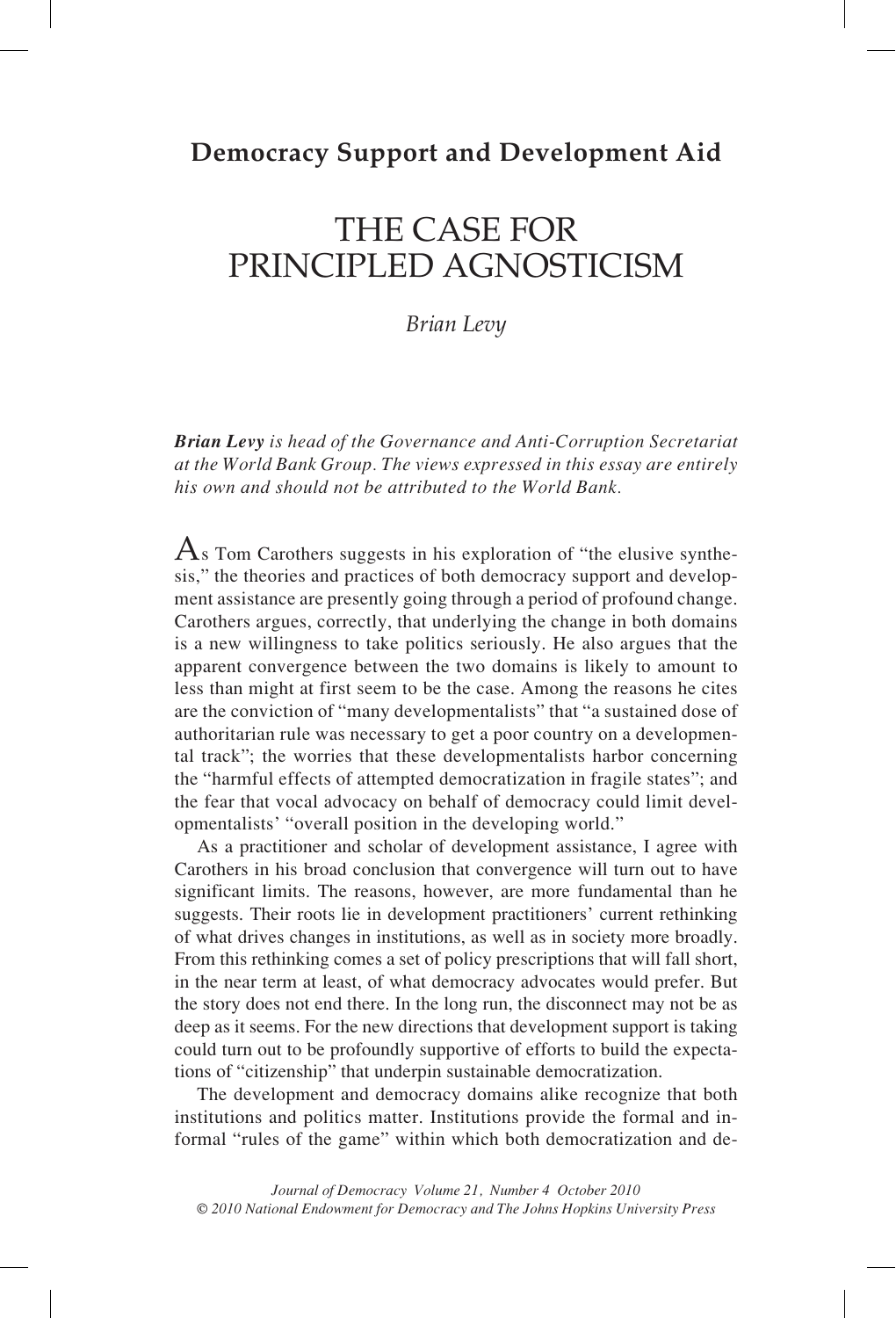velopment efforts play out. Politics (stakeholders, and their power, incentives, skills, capacity to organize, and constraints) inevitably shapes the dynamics of reform. A decade ago, this understanding seemed to point toward a shared commitment to "good governance," including democracy. The general idea was that institutional reform was akin to engineering, and that because the institutional characteristics of capable and accountable states are well known, the reform challenge was straightforward—to redesign the governance system in all its facets on the principle that the different parts would all reinforce one another. "A chain," went the reigning metaphor, "is only as strong as its weakest link." A decade later, however, the implications of the insight that politics and institutions matter seem considerably more complex.

Modernization theorists from Samuel P. Huntington to Douglass C. North have long recognized that development is multidimensional.<sup>1</sup> After reaching a zenith in the early 1970s, modernization theory fell out of favor, at least until very recently. But voluminous social-science research has carried on the task of empirically exploring a variety of partial relationships among different aspects of the development process. In a recent paper, Francis Fukuyama and I highlight four of the process's dimensions—strengthening state capacity, growing the economy, building political institutions, and developing civil society and the private sector—and summarize what the scholarly literature tells us about the robustness of the empirical relationships among them.2

### **An Evolutionary Parallel?**

Stepping back from the details of the individual relationships underscores that the development process follows the classic patterns of any evolutionary system:

- *Change is cumulative.* Because the different parts of the system are causally connected with one another, change in any one part will have knock-on effects on others. Following directly from this:
- *The trajectory of change varies according to the (country-) specific point of departure.* North's classic 1990 book *Institutions, Institutional Change and Economic Performance* highlighted through the lens of economic history how this "path dependence" explained why some societies and economies thrived, while others stagnated. In a similar vein, Albert O. Hirschman's lifelong body of work underscores the role of leads and lags in social change, and the consequent advantages for policy makers of seeking not to effect change simultaneously on all fronts, but rather to invest in fostering creative imbalances.<sup>3</sup>
- *Cumulative path dependence can generate a very wide dispersion of patterns, with no necessary convergence.* As the title of Richard Dawkins's *The Blind Watchmaker* suggests, evolutionary biology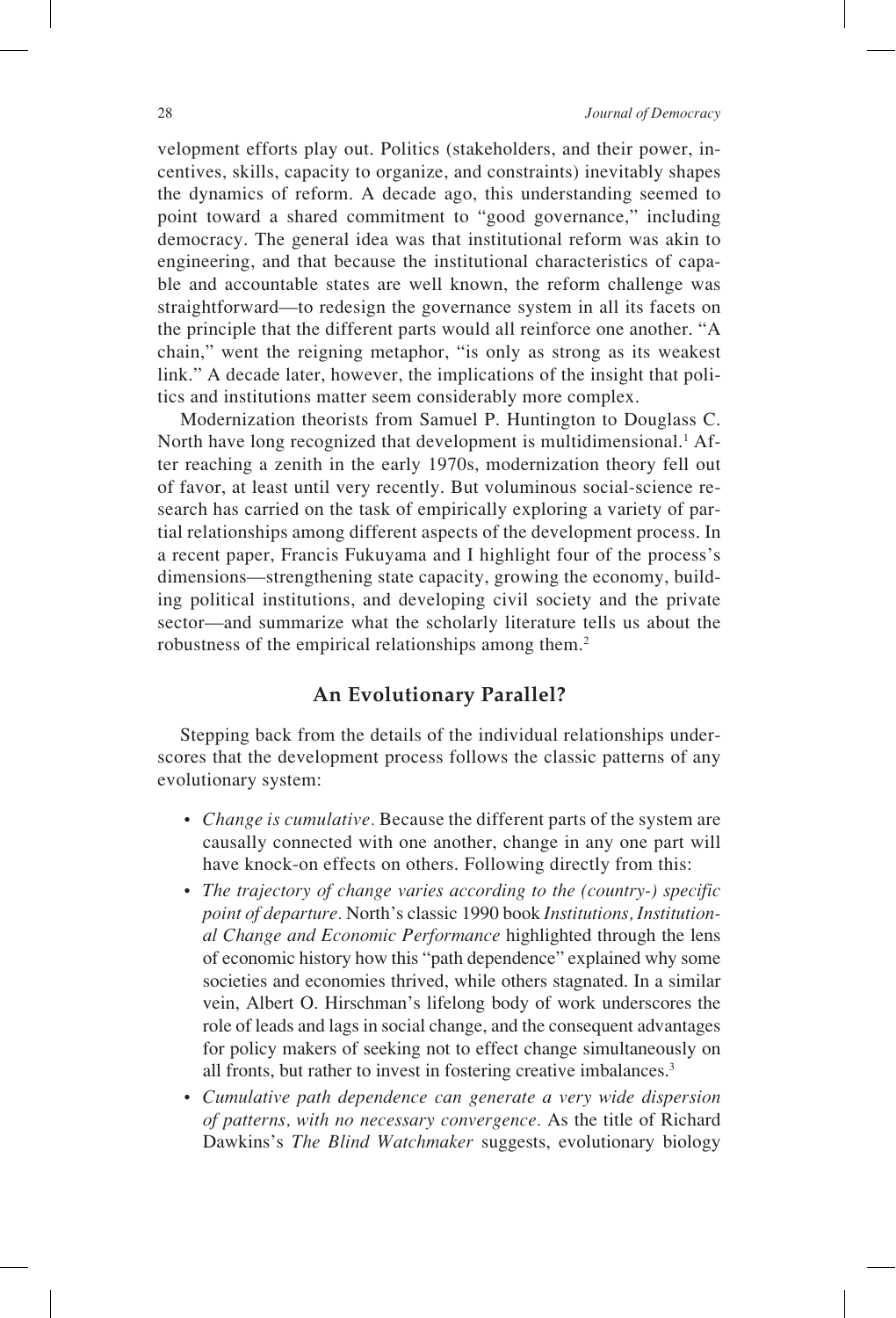#### *Brian Levy* 29

is not teleological; mutation proceeds indefinitely, and produces all kinds of weird and wonderful forms.4 This is perhaps where the metaphor of development as an evolutionary process akin to biology breaks down—some institutional convergence seems evident as countries move toward higher average income, although the extent of the convergence remains an open question. But the implication that, over long periods of time, as countries move from low to middling levels of income, their patterns of institutional change can diverge rather than converge, is an empirically valid and important insight.

Given the unevenness of any evolutionary process, some things inevitably work better than others. Bangladesh, for example, has been growing rapidly (averaging close to 6 percent a year over the past fifteen years), and in an inclusive way that has made it a world leader in making progress toward reaching the UN's millennium development goals. At the same time, its democratic polity has been highly volatile, having for instance spent 2006 to 2008 under de facto military rule.<sup>5</sup> Repeated surveys, moreover, suggest that Bangladesh is one of the most corruptionriddled countries on the planet.

Fukuyama and I spell out a number of ways in which governance and growth can be linked. In one of these, a proactive state kickstarts the development process much as did the East Asian "tigers" and an array of other aspirants including Ethiopia and Tunisia. In a second, economic growth pulls the train, with policy makers striving to provide "just enough governance" to prevent derailment (Bangladesh fits into this category).

In a third, which may be of special interest to readers of this journal, it is a democratic transition that gets the development process going. About this, two cautionary notes might be struck. The first is the now-commonplace observation that while elections can be held quickly and may signal a renewal of political legitimacy that strongly boosts economic development, building the full panoply of liberal-democratic institutions takes time. The second and related note is one that Carothers himself sounded in these pages back in 2002.6 In announcing the "end of the transition paradigm," he observed that most democratic transitions seemed to settle into either "dominantpower politics" or "feckless pluralism." In the former there are elections but no turnovers of power, while in the latter there are frequent turnovers of power amid signs that democracy is weakly rooted and troubled.

Carothers suggested that either of these is a disappointing state of affairs, but perhaps he was being too bleak. From an evolutionary perspective that takes seriously the long-term nature of institution-building, to walk the path of development is to walk along a knife-edge. The combination in a lowincome country of rapid growth plus a seeming excess of either order (as in the case of state-led development or dominant-power politics) or disorder (as in the case of just-enough governance or feckless pluralism) may be less an aberration that needs fixing than the medium-term nature of things.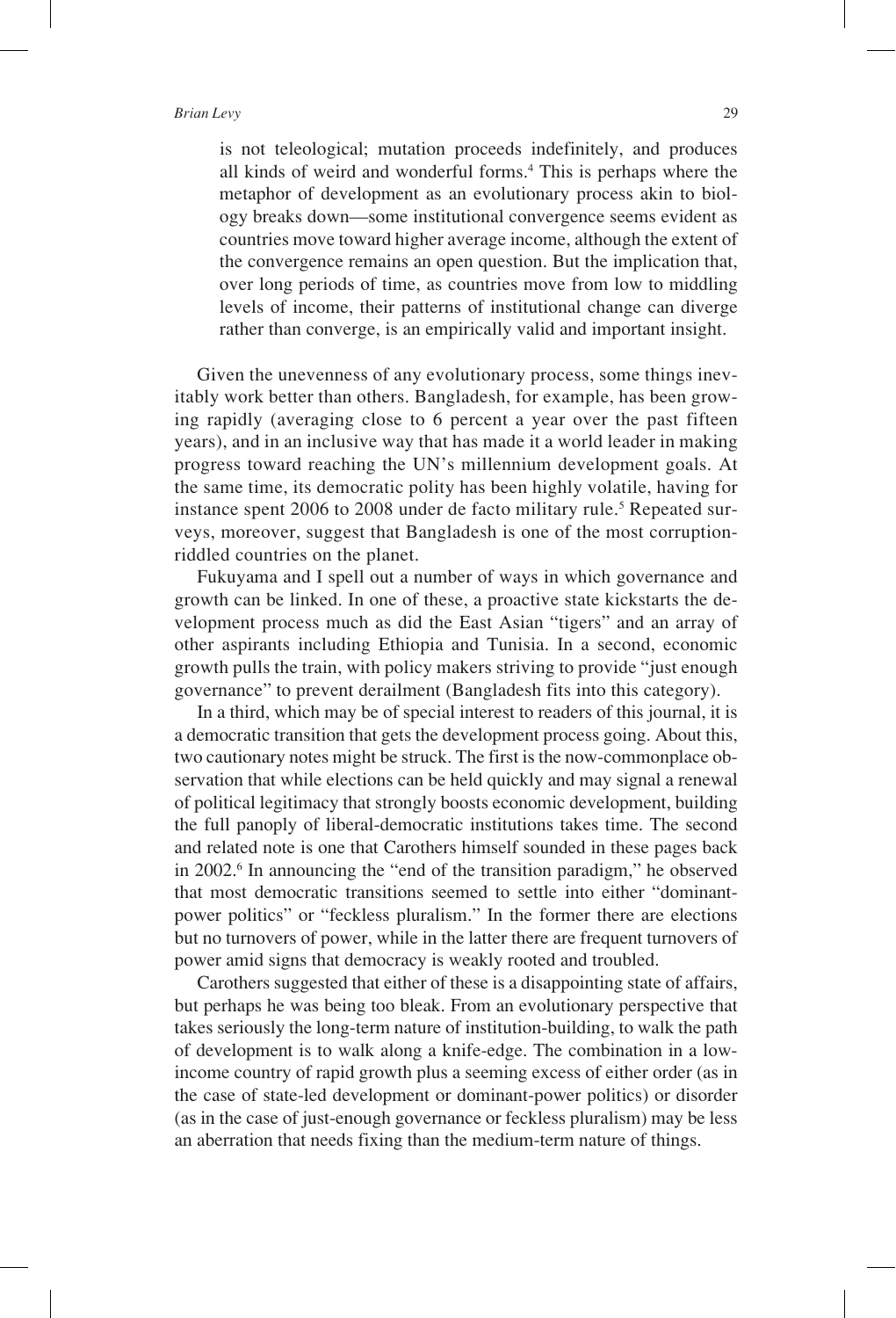I have chosen by conviction to live in a free society, and I am a South African who has taken part, and gloried, in my country's democratic revolution. My normative commitment to democracy is wholehearted. Yet my experience as a development practitioner has persuaded me that a country's economic, social, and political institutions cannot be re-engineered from scratch. At any moment, each country has a specific point of departure, and evolves through search and learning. Changes in one part of the system evoke adaptations in other parts, in an ongoing, cumulative process. Effective action will seek to work *with* rather than against a country's grain in order to nudge forward this interdependent, dynamic process.

The corollary of adopting an evolutionary approach to development is—over, say, a decade—a principled rather than a merely tactical agnosticism about what to do next. The aim is to nudge the system so that, ten years on, it performs better in at least some (not all) domains—with the opportunity set for the subsequent ten years more attractive than it was at the outset. In some settings, at some times, democratization and the strengthening of institutions that support democracy will be high priorities. In other settings, at other times, they will not.

The evolutionary approach sketched above deepens rather than retreats from the insight that institutions and politics matter for development, but it also points to a more nuanced approach than simply calling for "good governance." Two kinds of distinctions are critical with respect to governance reform. One, as noted above and further explored below, relates to the specific development trajectory that a country is on. The second involves distinguishing between what I call "big-G" and "small-g" governance. Big-G governance reform refers to the strengthening of national-level institutions that hold government to account. These can include elected legislatures, the judiciary, centralized auditing authorities, ombudsmen, a free and vigorous media, and the like. Small-g governance reform refers to a focused effort to foster participation in and oversight of the provision of public services by stakeholders with strong, unambiguous incentives to achieve good results. Examples of this might include parental participation in schools; community oversight of local health clinics or road-maintenance projects; and the independent oversight of public procurement practices.

At first, governance reform was mainly a big-G affair aimed at the level where the overlap between the respective democracy and development agendas is at its largest. But opportunities for effective big-G reform have turned out to be rarer than expected, while small-g opportunities—which so far have barely shown up on the radar screens of democracy activists seem to be everywhere, and with potentially far-reaching consequences.

To see why big-G items have been hard to find, consider the example of judicial reform. A well-functioning judiciary has long been recognized as a key underpinning of liberal democracy. An evolutionary approach asks what set of conditions (or what "ecology," one might say) is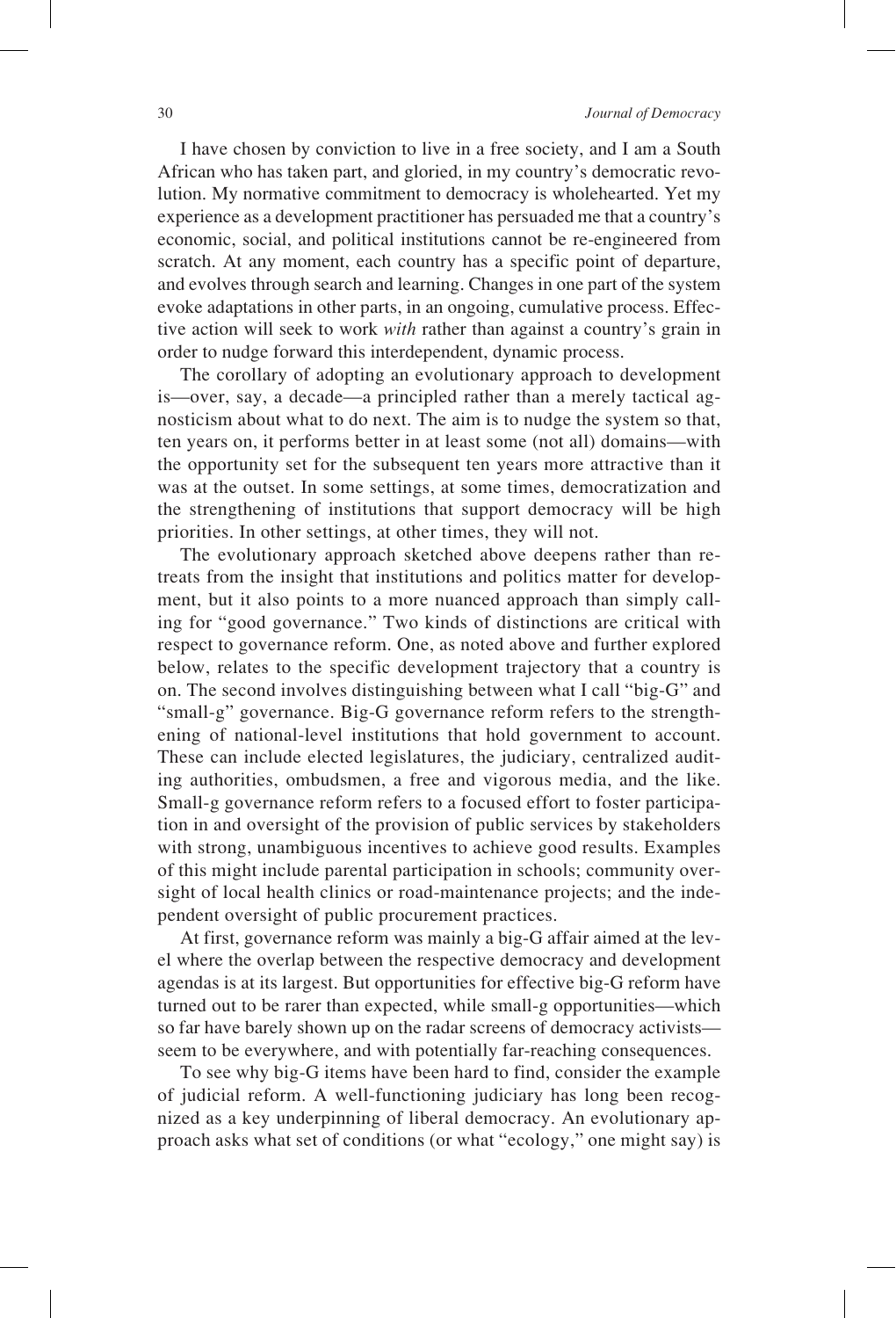#### *Brian Levy* 31

needed for an independent judiciary to thrive. Do political leaders have an incentive to let disputes be resolved by impartial third parties? To what extent has there emerged an independent private sector and a vibrant civil society with the desire to see justice effectively administered and the power to restrain politicians from preferring arbitrary discretion? These questions suggest that judicial strengthening, as desirable as it may be, is more likely to be feasible later, rather than earlier, in the development process. More broadly, the example of the judiciary suggests that the prospects for big-G governance reform vary according to how far a country has traveled along its specific development trajectory.

*The state-led trajectory:* Countries that follow the path of state-led development are typically run by dominant leaders or parties. Democracy, if present at all, will be largely cosmetic. The rulers base their claim to legitimacy on an implicit promise that their decisions will in the long run serve the broader interest. Even if all begins well, the lack of checks and balances poses multiple risks. A dominant party might increasingly focus only on its own narrow interests (as arguably happened in Zimbabwe); accountability within its ranks might weaken, and leadership become increasingly personalized (as in, say, Uganda); or personalized leadership might become increasingly self-seeking and predatory. How can these risks be mitigated?

An evolutionary approach suggests that over the longer run the political response necessary to address these risks will arise endogenously. Today, South Korea is a shining example of a country that has gone from poor to rich and from authoritarian to democratic. Was this success achieved *despite* the quarter-century of authoritarian rule that stretched from the early 1960s to the mid-1980s? Or were the economic and social transformations that came about during this period of high growth actually *crucial* in laying the foundations for a solid democratic order and all the supporting institutions thereby implied? The answer seems clear. Insofar as they are successful, developmental states lead to both an increasingly sophisticated economy and a wealthier, more empowered citizenry—with resultant rising pressure for institutions that can undergird enhanced economic and political competition. For these states to thrive over the long run, they will need to evolve toward greater institutional complexity—though, as the example of Singapore suggests, whether this will include political democracy may be less certain.

But what of the risk that institutionally weaker developmental states will never get to the "long run," their progress short-circuited by governance shortfalls? As a way of mitigating this risk, advocacy of big-G reforms is unlikely to be effective. Big-G reforms constrain developmental states' political rulers in ways that run directly counter to both their interests and their ideology. When a developmental state is governed by a dominant political party, a focus on strengthening accountability within that party may offer a way forward, yet this remains a challenge that only insiders can tackle.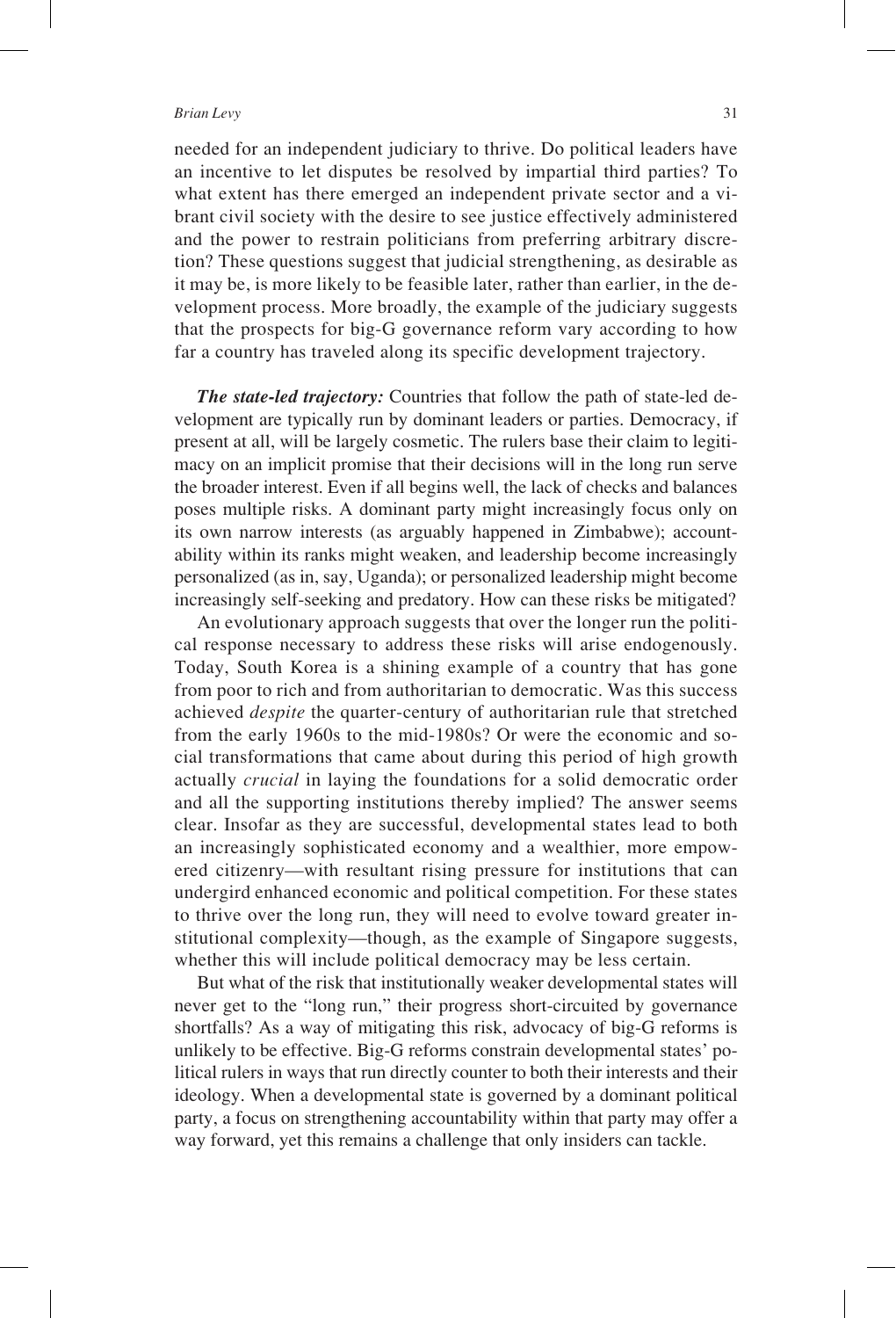Small-g reforms offer an alternative and potentially tractable entry point. Such initiatives take the government at its word that its goal is development. In some settings, moreover, small-g reform proposals may work "with the grain" of a bottom-up, participatory ideological discourse. Their gist is to make citizens better informed, more fully engaged, and firmer in their expectations when it comes to the government's provision of vital public services. In the short run, the development benefits can be profound. To give just one example: A Ugandan community-based monitoring project that provided residents in each of fifty communities with comparative information on how their village fared in the area of child mortality—and that spelled out all the health services to which each village was entitled—brought about a 33 percent overall reduction in child deaths in the space of a single year.7 Viewed from a longer-run perspective, the potential impact may be broader still. Initiatives such as these give people "voice" in their dealings with government officials, thereby encouraging the shift from "subject" to "citizen."8

*The "just-enough-governance" trajectory:* Patronage politics, clientelism, and related corruption are always and everywhere part of the underbelly of the political process. But they are especially likely to be prevalent in settings—commonly found among the "just-enough-governance" cases—where incomes are low, institutions are weak, and politics is competitive. No single elite dominates; decision making is always contested; narrow interest-seeking and even individual corruption are ubiquitous. Conflict continually threatens to spiral out of control, with the ever-present threat that fragile institutional gains will be reversed. The process seems to be teetering on the edge of chaos.

Though both development and democracy practitioners view clientelism as a problem, there is ample evidence that patronage can coexist with both democracy and rapid poverty reduction. The histories of the United States and many European countries provide such evidence, as do the more recent experiences of Bangladesh and others. But the risks of systemic reversal are large. If no one effectively champions the cause of moving forward, there can all too easily set in gradual institutional decay, a diminution of collective action, an increase in opportunistic behavior, and a rise in the level of conflict. How then can these risks be contained?

In the early stages of the "just-enough-governance" trajectory, in a way that parallels the "state-capacity" trajectory, the opportunities for strengthening big-G governance are likely to be limited. Such reforms show results only over the longer term—too long for the short time horizons and limited goals of "just-enough-governance" ruling elites. For similar reasons (but in this case against the logic of the developmentalstate trajectory), there is likely to be limited interest in upgrading the public bureaucracy. In the early stages of the "just-enough-governance" trajectory, therefore, the opportunities for institutional improvement are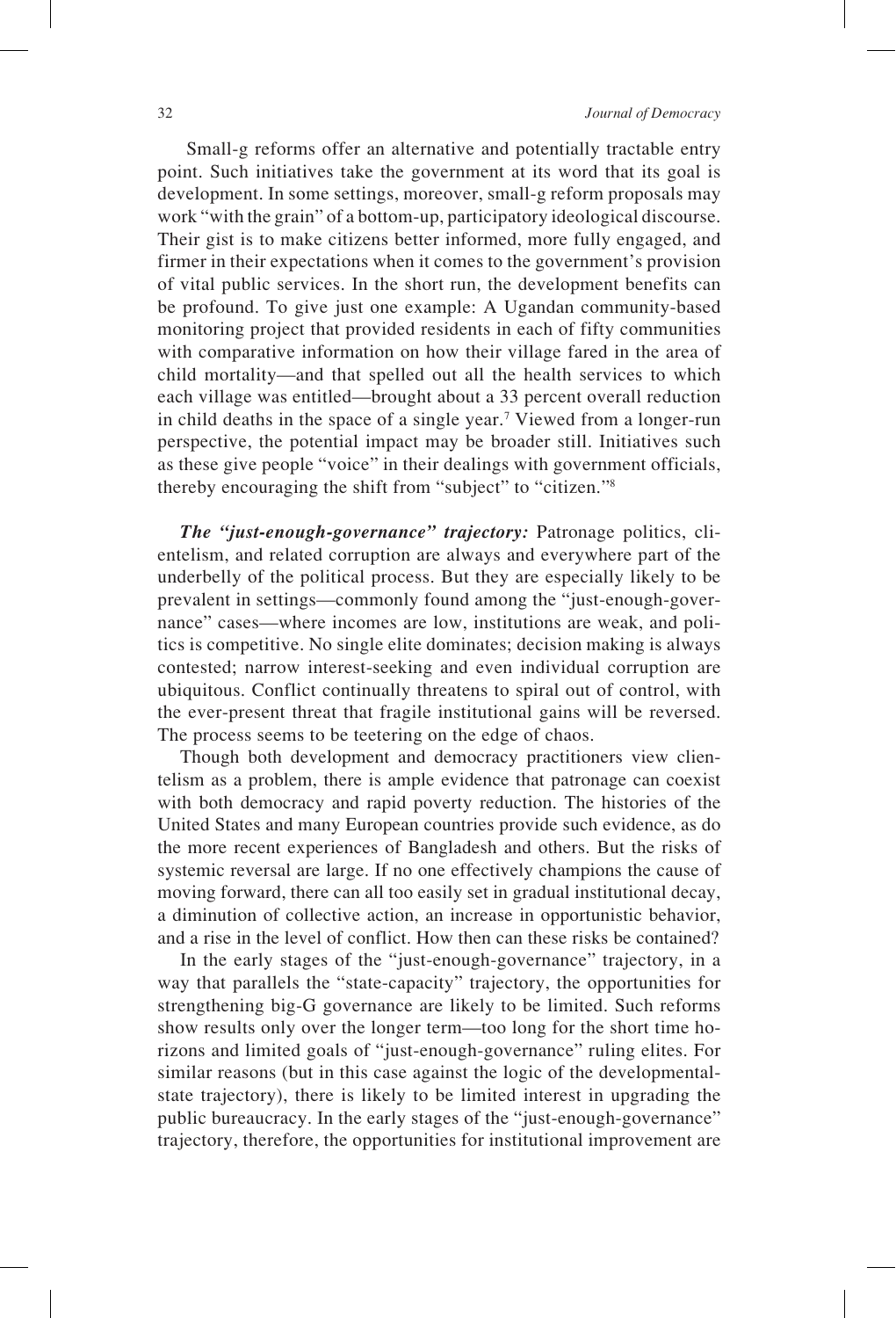#### *Brian Levy* 33

more likely to be incremental, and will take the form of creating islands of effective collective action within a wider sea of weak governance.

In the main, these islands will consist of improvements to small-g governance that take advantage of "win-win" collaborations among elite groups. Examples might include:

- Industrial zones, which offer a more streamlined and less corrupt business environment than is available in the general economy, and which private exporters can help to run, given their stake in producing competitively for the global market.
- Public-service improvements that offer widespread gains, not least to business and members of the middle classes. Efforts in this area might include public-health campaigns to limit infectious diseases as well as upgrades to urban sanitation, roads, electricity, water supplies, and other forms of local infrastructure. Businesses and community residents can become involved to help ensure that resources are not misused. In settings where rampant patronage and feeble institutions are the order of the day, participation by elite beneficiaries outside the government is key to hopes for reining in opportunism and maintaining focus on the collective goal.
- Streamlined alternative dispute-resolution arrangements that can help to settle conflicts among private parties with a comparatively high degree of both speed and impartiality, thereby also perhaps taking some of the pressure off a faltering, overburdened legal system.
- More participatory local governance, which may in turn promote greater accountability for the quality of local service provision and lay the basis for competition in at least some localities.

That initiatives such as these take place at small-g rather than big-G levels need not imply that their impacts on governance will be small. They can, for one thing, show a society the benefits that come from choosing collaboration over conflict. As such, small-g programs may serve as steppingstones to a politics that centers on programs and the public interest rather than the jockeyings of cliques and clienteles. Nor should we underrate the degree to which progress at the small-g level can help to sustain the forward momentum of inclusive, labor-demanding economic growth. Sustaining such growth is one of the few policy goals in which contending elites are likely to feel they have a common stake. As long as that momentum is sustained, deeper currents will continue to reshape interests, incentives, and alliances, thereby feeding a groundswell of demand for further rounds of institutional improvement over time.

The end of innocence is a difficult destination to reach. For development practitioners, the journey has been long and circuitous. There have been repeated moments where the foundations of the dominant development paradigm have been revealed as faulty. But, until now, each